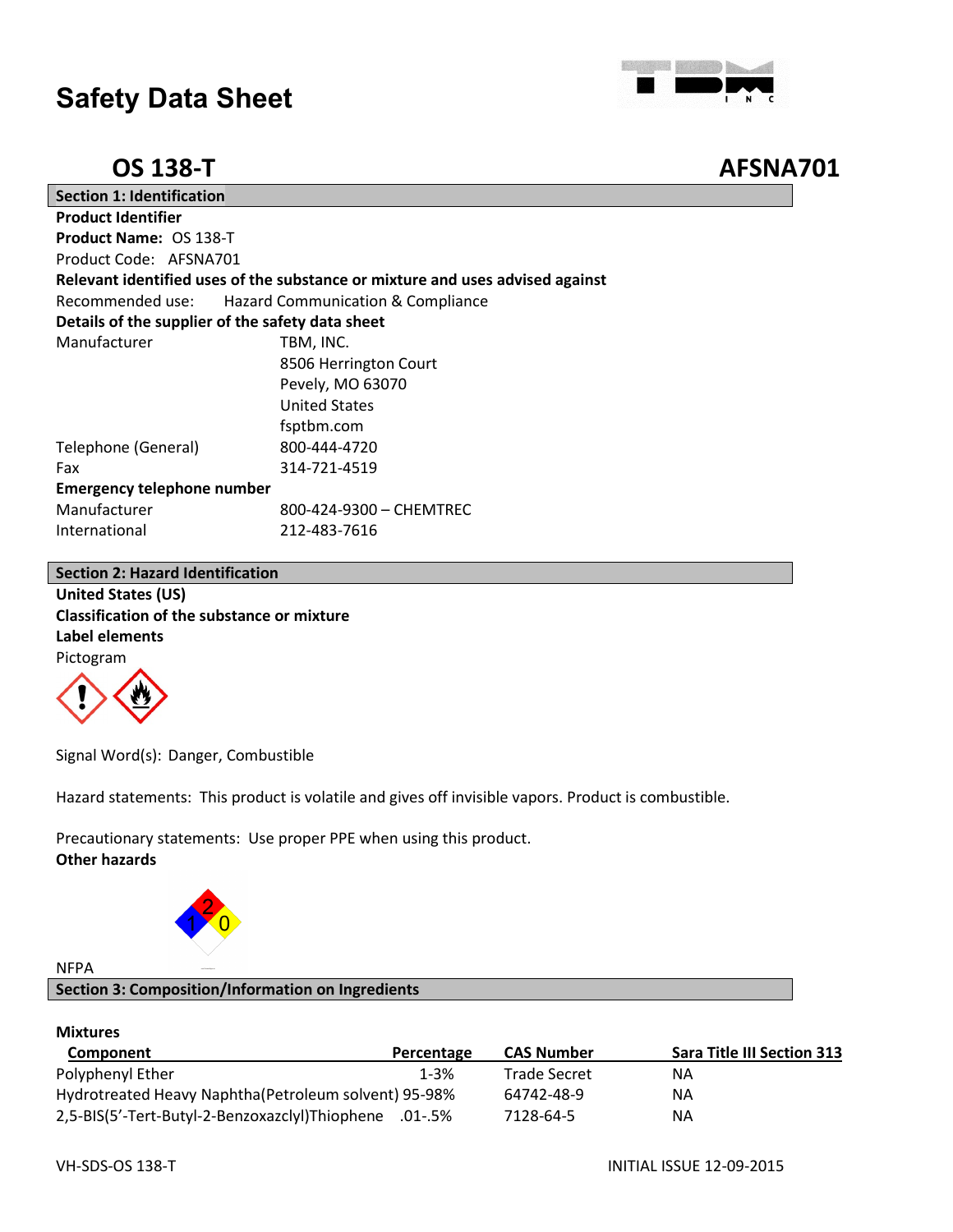

## **OS 138-T AFSNA701**

#### **SARA Title III**

Sections 302 and 304: This product is not listed at present levels that require reporting as a hazardous substance in 40 CFR Part 355.

Section 313: This product does not contain toxic chemicals at levels that require reporting in 40 CFR Part 372.

### **Section 4: First-Aid Measures Description of first aid measures** Inhalation Avoid breathing vapors and fumes. High vapor concentrations (greater than approximately 1000 ppm) are irritating to the eyes and the respiratory tract and may cause headaches, dizziness, anesthesia, unconsciousness and other central nervous system effects, including death. If overcome by vapors, remove from exposure area to fresh air immediately. If breathing is irregular or has stopped, have a qualified person perform artificial respiration. Administer oxygen if available. Keep the victim warm and at rest. Immediately seek medical attention.

Skin Prolonged or repeated skin contact can remove skin oils, possibly leading to irritation and dermatitis. However, based on human experience and available toxicological data, this product is judged to be neither a 'corrosive' nor an 'irritant' by OSHA criteria. In case of product being splashed onto skin, remove contaminated clothing immediately. Wash affected area with soap or mild detergent and large amounts of water until no evidence of chemical remains (approximately 15 to 20 minutes). Apply skin moisturizer. Launder or dry clean clothing prior to being re-used. If product is injected into or under the skin, or into any part of the body, regardless of the appearance of the wound or its size, the individual should be evaluated immediately by a physician as a surgical emergency. Even though initial symptoms from high pressure injection may be minimal or absent, early surgical treatment within the first fes hours may significantly reduce the ultimate extent of injury.

- Eye Vapors from product can be irritating to the eyes. If prolonged exposure exists or product is splashed into the eyes, remove contact lenses, if worn, and wash eyes immediately with large amounts of water or normal saline, occasionally lifting upper and lower lids, until no evidence of chemical remains (approximately 15 to 20 minutes). If irritation persists, seek medical attention.
- Ingestion If ingested, do not induce vomiting. Call a physician immediately. Product has a low order of acute oral and dermal toxicity, but minute amounts aspirated into the lungs during ingestion or vomiting may cause mild to severe pulmonary injury and possibly death.

#### **Most important systems and effects, both acute and delayed**

Skin contact may aggravate an existing dermatitis. Material may enter through eye contact, inhalation, and skin contact.

#### **Section 5: Fire-Fighting Measures**

#### **Extinguishing media**

Suitable Extinguishing Media

Foam, Water Spray (fog), Dry Chemical, Carbon Dioxide, Vaporizing liquid type extinguishing agents (Extinguishing method depends on size and circumstances of fire)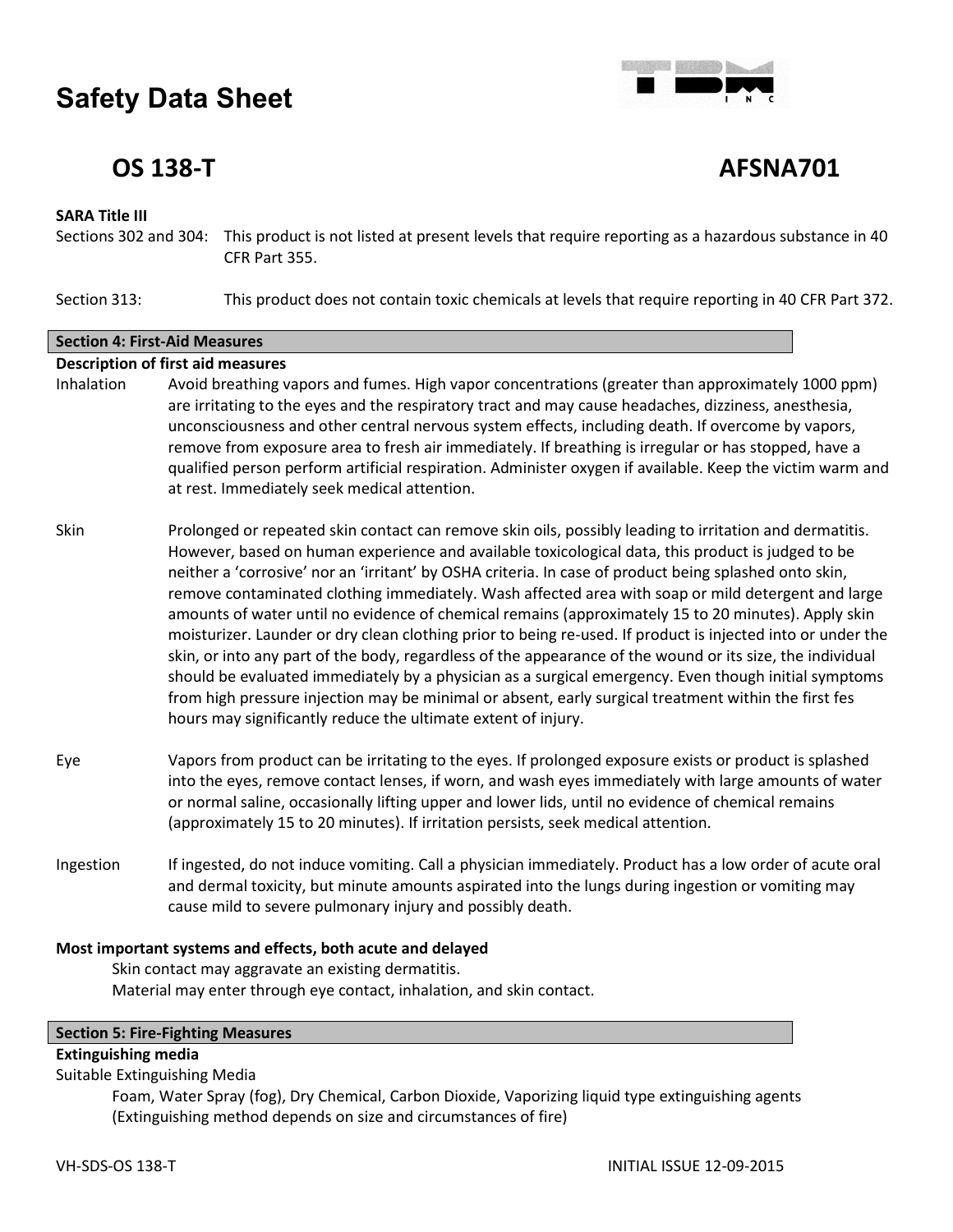

## **OS 138-T AFSNA701**

#### **Special hazards arising from the substance or mixture**

Unusual Fire and Explosion Hazards

Either the liquid or vapor may settle in low areas or travel some distance along the ground or surface to ignition sources where they may ignite or explode. Minimize breathing of gases, vapors, fumes, or decomposition products.

#### Hazardous Combustion Products

In case of incomplete combustion, the following may result under fire conditions: Carbon Monoxide, smoke, fumes, sulfur oxides, aldehydes and other decomposition products.

#### **Advice for firefighters**

Wear self-contained breathing apparatus or any supplied-air respirator that has a full face piece and is operated in a pressure-demand or other positive-pressure mode in combination with an auxiliary self-contained breathing apparatus operated in pressure-demand or other positive-pressure mode. Wear full protective gear. Use dry chemical, foam or carbon dioxide to extinguish the fire. Water may be ineffective, but water should be used to keep fire exposed containers cool. Move container from fire area, if it can be done without risk. (The inclusion of the phrase "water may be ineffective" is to indicate that although water can be used to cool and protect exposed material, water may not extinguish the fire unless under favorable conditions by experienced fire fighters trained in all types of flammable liquid fires.)

#### **Section 6: Accidental Release Measures**

### **Personal precautions, protective equipment and emergency procedures**

#### **Personal Precautions**:

Always practice good hygiene by washing hands thoroughly after handling material.

Wear proper PPE as stated in Section 8.

#### **Engineering Controls:**

Keep containers closed when not in use. Do not store near heat, sparks, flame or strong oxidants. To prevent fire or explosion risk keep from static accumulation and discharge by effectively grounding product transfer system in accordance with the National fire Protection Association standard for petroleum products.

#### **Methods and material for containment and cleaning up**

#### Containment/Clean-up Measures

Shut off and eliminate all ignition sources. Isolate area during cleanup by keeping people out of the area. Recover free product. Add sand, earth, or other suitable absorbent to spill area. Minimize breathing of vapors. Minimize skin contact. Ventilate confined spaces. Open all windows and doors. Keep product out of sewers and waterways by diking or impounding. Advise authorities if product has entered or may enter sewers, waterways, or extensive land areas. Comply with all federal, state and local laws and regulations. Be aware of and take precautions for volatile, combustible vapors from absorbed material.

#### **Section 7: Handling and Storage**

#### **Precautions for safe handling**

#### Handling

This liquid is volatile and gives off invisible vapors. Either the liquid or vapor may settle in low areas or travel some distance along the ground or surface to ignition sources where they may ignite or explode.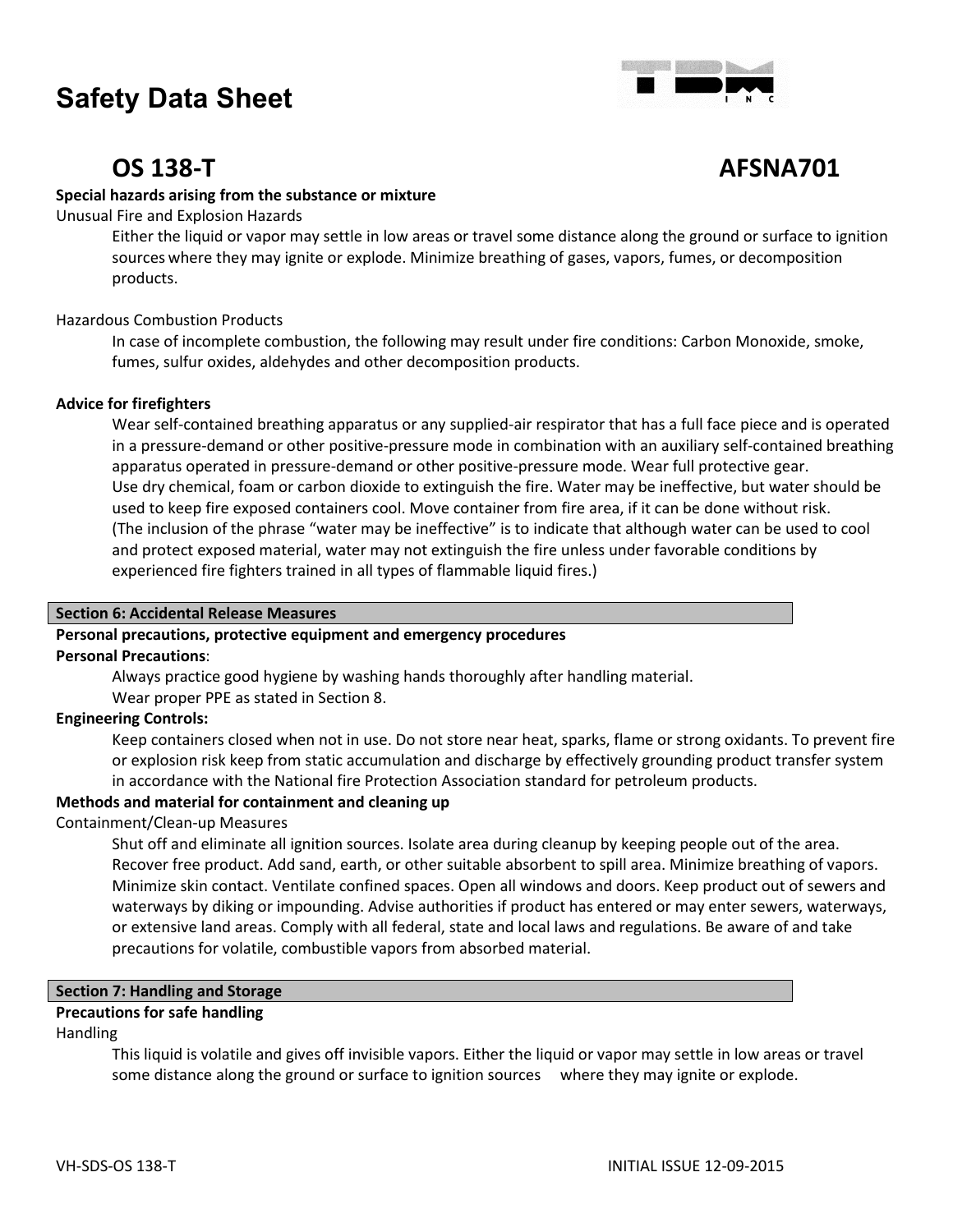

## **OS 138-T AFSNA701**

### **Conditions for safe storage, including and incompatibilities**

Storage

Keep containers closed when not in use. Store away from ignition sources, such as heat, sparks, pilot lights, static electricity and open flames.

| <b>Section 8: Exposure Controls/Personal Protection</b> |
|---------------------------------------------------------|
|---------------------------------------------------------|

#### **Exposure controls**

Engineering Measures/Controls

Keep containers closed when not in use. Do not store near heat, sparks, flame or strong oxidants. To prevent fire or explosion risk keep from static accumulation and discharge by effectively grounding product transfer system

in accordance with the National fire Protection Association standard for petroleum products.

Personal Protective Equipment

Pictograms



| Respiratory | Wear a MSHA/NIOSH approved (or equivalent) air-purifying respirator in enclosed areas, if<br>needed. |
|-------------|------------------------------------------------------------------------------------------------------|
| Eye/Face    | Wear splash proof chemically resistant goggles or face shield where eye contact may occur.           |
| Hands       | Wear nitrile or neoprene rubber gloves to protect against permeation. Gloves should be               |
|             | removed and replaced immediately if there is any sign of degradation or chemical breakthrough.       |
| Skin/Body   | Use chemically resistant apron or other impervious clothing, if needed, to avoid contaminating       |
|             | regular clothing, which could result in prolonged or repeated skin contact.                          |

General Industrial Hygiene Considerations

Always practice good hygiene by washing hands thoroughly after handling material.

Environmental Exposure Controls

It is recommended that facilities have a safety shower in the event of skin contact by splashing or spill. Facilities storing or utilizing this material should be equipped with an eye wash station.

| <b>Section 9: Physical and Chemical Properties</b>     |                   |                                    |                    |
|--------------------------------------------------------|-------------------|------------------------------------|--------------------|
| <b>Information on Physical and Chemical Properties</b> |                   |                                    |                    |
| <b>Material Description</b>                            |                   |                                    |                    |
| Appearance                                             | Pale Amber Liquid | <b>Pour Point (freezing point)</b> | $<$ 0*F (<-18*C)   |
| Odor                                                   | Very Mild         | <b>Specific gravity (Water=1)</b>  | 0.76               |
| <b>Evaporation Rate</b>                                | 0.09              | pH-Value                           | ND.                |
| <b>Boiling Point</b>                                   | 354-372*F         | <b>Vapor Pressure</b>              | 1.0 mm Hg @ 68*F   |
|                                                        | $(178-189*C)$     |                                    |                    |
| <b>Flash Point</b>                                     |                   |                                    | 5.4                |
| Tag Closed Cup                                         | 120*F (49*C)      | Vapor Density ( $Air = 1$ )        |                    |
| (ASTM D 56)                                            | approximately     |                                    |                    |
| <b>Ignition Temperature</b>                            | 660*F (349*C)     | <b>Viscosity</b>                   | 1.71 cSt @ 77*F    |
| (auto-ignition temperature)                            |                   |                                    | $(25*C)$           |
|                                                        |                   | <b>Water Solubility</b>            | Negligible<0.0001% |

Physical data are typical values but may vary slightly from sample to sample.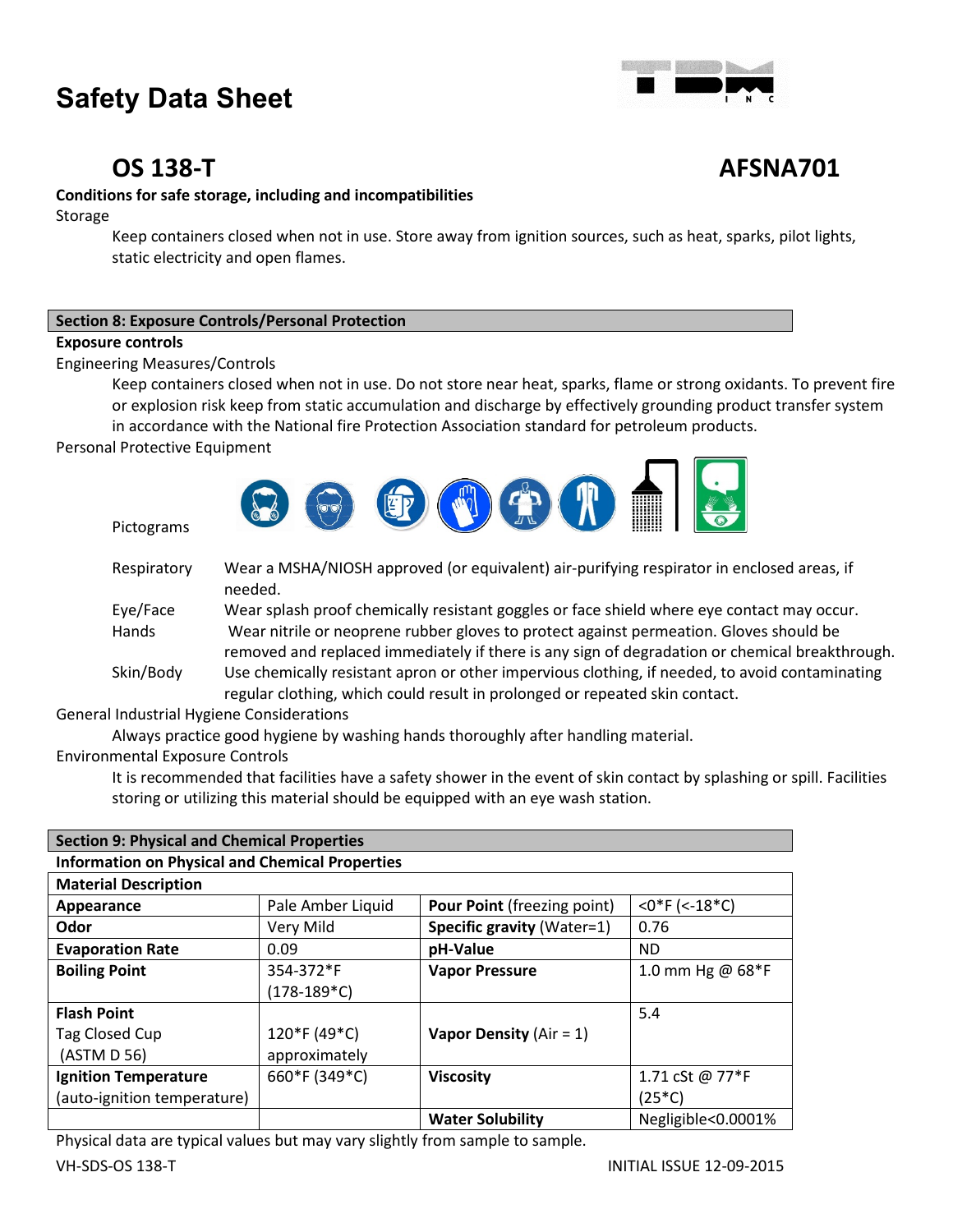

## **OS 138-T AFSNA701**

#### **Section 10: Stability and Reactivity**

#### **Chemical Stability**

This product is stable.

#### **Incompatible materials**

Avoid contact with strong oxidants such as liquid chlorite, concentrated oxygen, sodium hypo chlorite, calcium hypo chlorite, etc., as this presents a serious explosion hazard.

#### **Hazardous decomposition products**

Under fire conditions, the following may occur: Carbon monoxide, Sulfur Oxides, Aldehydes, Carbon Dioxide

|                                 | <b>Section 11: Toxicological Information</b> |                                                                      |      |                                                                                                         |
|---------------------------------|----------------------------------------------|----------------------------------------------------------------------|------|---------------------------------------------------------------------------------------------------------|
|                                 | <b>Information on Toxicological Effects</b>  |                                                                      |      |                                                                                                         |
|                                 | <b>Acute Oral Toxicity</b>                   | LD50 Rat                                                             |      | >5 g/kg of body weight                                                                                  |
|                                 | <b>Acute Dermal Toxicity</b>                 | LD50 Rabbit                                                          |      | >3.16 g/kg of body weight                                                                               |
|                                 | <b>Upper and Lower Exposure Limits</b>       |                                                                      |      |                                                                                                         |
| UEL/UFL:                        | 9.8%                                         | LEL/UFL:                                                             | 1.3% |                                                                                                         |
|                                 |                                              | Hydrotreated Heavy Naphtha: V M & P Naphtha                          |      | Stoddard Solvent.                                                                                       |
|                                 | <b>OSHA TWA</b>                              | 300 ppm(1350 mg/m3)                                                  |      | 100 ppm(525 mg/m3)                                                                                      |
| <b>OSHA STEL</b>                |                                              | 400 ppm(1350 mg/m3)                                                  |      | 100 ppm(525 mg/m3)                                                                                      |
|                                 | NIOSH TWA                                    | 350 $mg/m3$                                                          |      | 350 mg/m3                                                                                               |
|                                 | NIOSH Ceiling                                | 1800 mg/m3/15 minutes                                                |      | 1800 mg/m3                                                                                              |
|                                 | Route(s) of entry/exposure                   |                                                                      |      |                                                                                                         |
|                                 |                                              | Material may enter through eye contact, inhalation and skin contact. |      |                                                                                                         |
| <b>Potential Health Effects</b> |                                              |                                                                      |      |                                                                                                         |
| <b>Inhalation</b>               |                                              |                                                                      |      | High vapor concentrations are irritating to the eyes and the respiratory tract and may cause headaches, |
|                                 |                                              |                                                                      |      | dizziness, drowsiness, unconsciousness and other central nervous system effects, including death.       |
| <b>Skin</b>                     |                                              |                                                                      |      | Prolonged or repeated skin contact can remove skin oils, possibly leading to irritation and dermatitis. |
|                                 |                                              |                                                                      |      | However, based on human experience and available toxicological data, this product is judged to be       |
|                                 |                                              | neither a 'corrosive' nor an 'irritant' by OSHA criteria.            |      |                                                                                                         |

**Eye** Vapors from product can be irritating to the eyes.

**Ingestion** Product has a low order of acute oral and dermal toxicity, but minute amounts aspirated into the lungs during ingestion or vomiting may cause mild to severe pulmonary injury and possibly death.

#### **Section 12: Ecological Information**

#### **Toxicity**

Hazardous Polymerization will not occur.

#### **Persistence and degradability**

No Data Available

#### **Bio accumulative potential**

No Data Available

#### **Mobility in Soil**

No Data Available

**Other Averse effect**

No Data Available